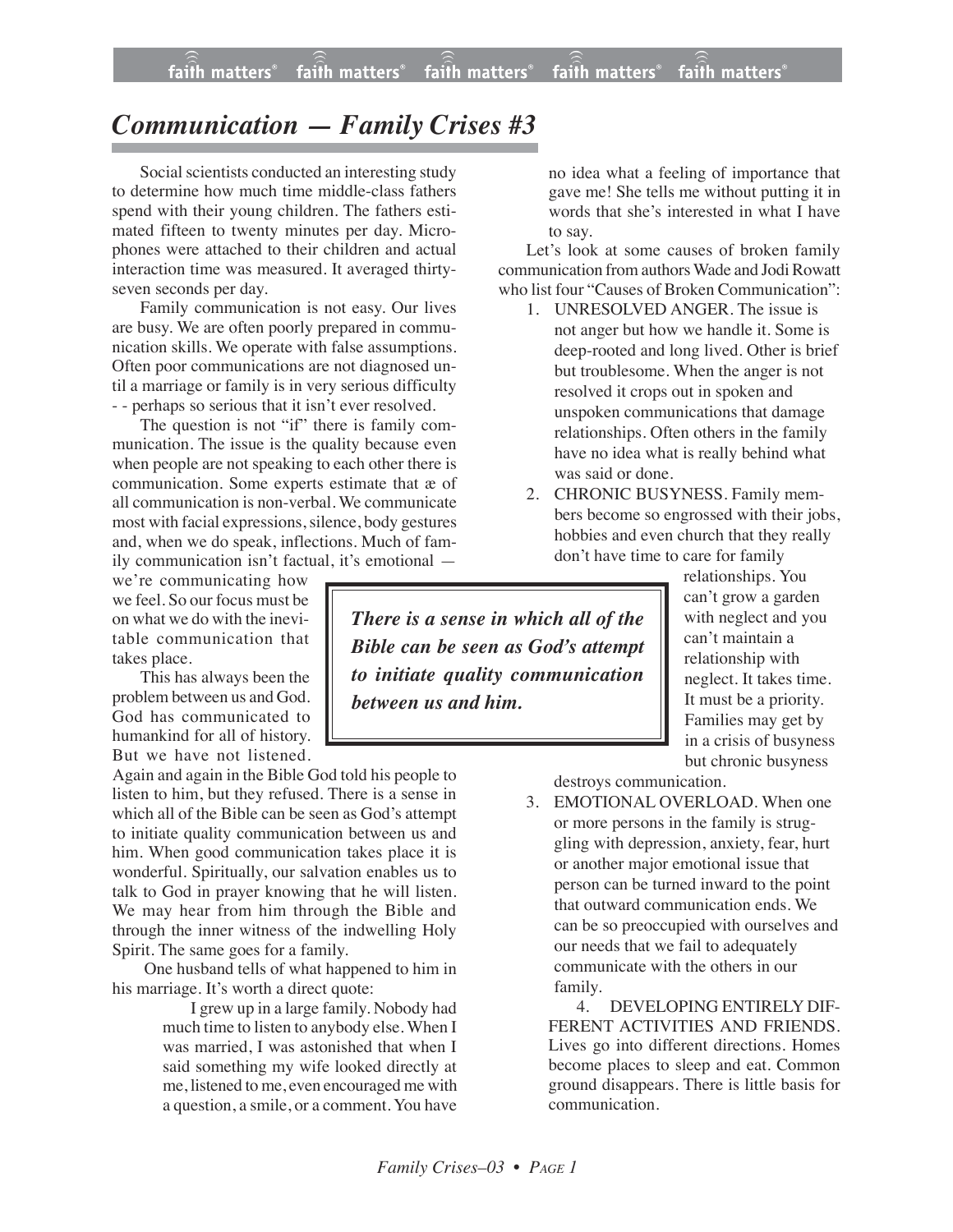But right now we are more interested in what we can do to prevent or to resolve the crisis of broken family communication. And first on the list ought to be respect. I am absolutely convinced that this is a major factor in all good family communication. We must exhibit respect for the other person — who he or she is, what is said and what is communicated.

That is particularly evident in Ephesians 5 and 6. In Ephesians 5:21 we are told, "Submit to one another out of reverence for Christ." We show our respect for Jesus Christ when we choose to obey him and respect those who are created in his image.

Ephesians 5:25 is directed specifically to husbands and tells them, "Husbands, love your wives, just as Christ loved the church and gave himself up for her. . . ." Respect generates love. In fact, I don't think we can separate respect and love.

In verse 22 we read, "Wives, submit to your husbands as to the Lord." Submission requires respect.

Maybe it shows up even more in Ephesians 6:1- 2 where we're told, "Children . . . Honor your father and mother . . . . " What other notion is that but respect? We, as children of our parents, are told to show honor or respect for our parents, even though our parents may do things that are not good and are out of line.

Or in Ephesians 6:4, "Fathers, do not exasperate your children; instead, bring them up in the training and instruction of the Lord." In other words, always treat children with respect, whether they are grown children or very young children. Exasperating them is the fruit of treating children with disrespect as persons.

We communicate differently with those whom we respect. I can tell immediately by a person's tone of voice, body language and actual words whether he or she respects me as a person. They may disagree with my ideas, but if they treat me with respect they trigger in me a responsiveness and openness to them and even to their criticisms.

Some time ago our local newspaper carried an article entitled "How Do You Talk To Your Teenager?" It quotes Pauline Laybourn, a social worker at Anthony Junior High School in Minneapolis, as saying:

> One thing is necessary: absolute respect for the teenager's feelings, whatever the issue is. Whether it is drugs, sex, the world of academics, without that respect there is no building on any relationship or any impact

on your child's attitude.

If you want to see this in real life, go to any shopping center and listen to the way families talk to each other. Hear whether the same respect is given to children, husband or wife as is given to clerks and strangers. Some treat strangers with far more dignity and respect than members of their own family. Or better yet, let's listen to ourselves! If anything, we ought to give greater respect to those closest of all!

I know a potential objection to this: "How am I supposed to respect a husband who drinks, a wife who is unfaithful in the marriage, a teenager who skips school, a preschooler who is defiant? When they earn my respect, then I will treat them with respect!"

The Christian way is different. God treats us with respect while we're sinners. Even when we defy him, he speaks to us and communicates to us in a way that gives us dignity and acknowledges personhood, whether we behave accordingly or not.

This is a real burden on my heart. Our homes need to be places where we will see the image of God, even for those who do not behave as they should. Our homes need to be places where we treat people with respect, even if they are toddlers and we are adults or when we are parents and they are teenagers or whether we've been married for a day or a lifetime. Respect!

Second on our list is to listen. It seems to be such a simple thing. II Kings 21:7-8 tells the story of God's great communication to the people of Judah. In it God said:

> "In this temple and in Jerusalem, which I have chosen out of all the tribes of Israel, I will put my Name forever. I will not again make the feet of the Israelites wander from the land which I gave their forefathers, if only they will be careful to do everything I commanded them and will keep the whole Law that my servant Moses gave them."

In other words, God is offering them wonderful blessings. But this is followed by the tragic words of II Kings 21:9 where it says, "But the people did not listen. Manasseh led them astray, so that they did more evil than the nations the Lord had destroyed before the Israelites*.*"

It was on the Mount of Transfiguration that the glory of Jesus Christ was spectacularly revealed. God the Father said, "This is my Son, whom I love. Listen to him!" God was concerned about communication. So he sensationally called for Jesus to be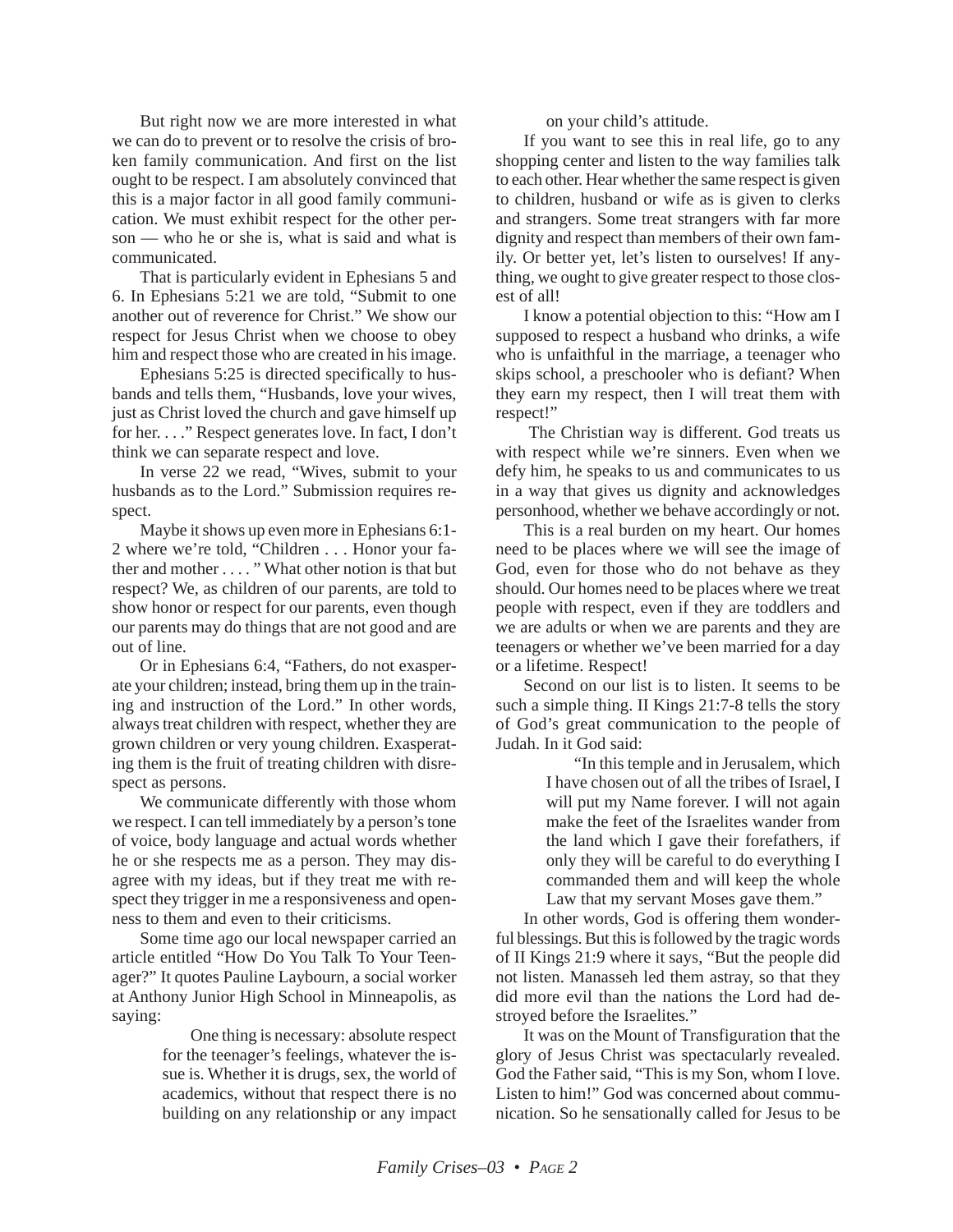listened to.

In Bruce Larson's book entitled ASK ME TO DANCE, he tells the story of a church secretary who had a sign on her desk that read: "I love you enough to listen." What a wonderful principle for all of our family communication. Without a sign and maybe without even saying it, we ought to be communicating to one each other, "I love you enough to listen."

"Listening" often means more than listening to words. It's a commitment to be sensitive to whatever is being communicated. A husband comes

home from work and immediately complains about what his wife did or didn't do. "You were supposed to call Smith Realty. Did you do it?" His tone is argumentative. It is like the hook on the end of a fishing line. She bites. She becomes defensive. She explains that the

day has included enough other problems (mostly caused by him) to fill a week. Argument begins and communication crumbles.

There is no excusing his poor approach. However, she may not have listened to what he was communicating. That day was awful at the office. He fumbled a major account and probably lost it for the company. His boss was angry and the husband may be fired. He is humiliated and angry with himself but doesn't know how to articulate it.

In a family we need to be regularly asking: why is he or she so irritable? Is the unacceptable behavior due to some unspoken problem or concern? Such serious listening is hard, hard work, but it may be the key to better communication.

There are some things we can do to become better listeners. We can ask questions before fully forming responses, such as: "I'm not sure I understand; can you explain more?" Or, "Can you give me an example of what you mean?" Maybe, "Tell me how you feel about this." Or, "What do you suggest we do about this situation?"

Give some feedback. Say, "Let me tell you what I hear you saying." Many times we are amazed at how we haven't adequately communicated.

Show interest in non-verbal ways. Put down the newspaper or turn off the television set. Look the other person in the eye. Avoid prior judgment or a condescending tone of voice or negative facial expressions. Listen with your whole body.

I doubt that it's possible to overestimate the power of listening! You can revolutionize a marriage, improve a friendship, alter a parent-child relationship — all just by listening. But not just once. And not just in the crisis. It's listening and listening and listening and listening.

All of Christianity is based on forgiveness. It is central to our relationship to God and to our relationship to one another. God has forgiven us so we should forgive each other.

Introducing forgiveness to the dynamics of family communication has powerful potential. It can

*You can revolutionize a marriage, improve a friendship, alter a parent-child relationship — all just by listening.*

be one of our greatest opportunities to demonstrate Christ-likeness on an everyday basis. It begins by asking for forgiveness. We must create a forgiving atmosphere by seeking forgiveness ourselves. Often other family mem-

bers don't forgive and don't seek forgiveness because they have never seen it modeled. How many times have you said, "I'm sorry; I was wrong; please forgive me" to your young child, your teenager, your parents or your spouse?

Ask forgiveness without adding an explanation. Don't say, "I'm sorry I yelled at you, but if you hadn't started this I wouldn't have yelled." Take responsibility. Don't make excuses like, "I treated you rotten because I had a rotten day." Just admit being wrong and seek forgiveness.

Give forgiveness, too. Charleen and I play a communication game that we really should quit. We ask each other's forgiveness and the answer is often, "There's really nothing to forgive!" We need to forgive those who seek it.

And don't carry on the consequences. One of my most memorable teenage experiences is the day I wrecked my father's new red convertible. I really was sorry! I said I was sorry, and he let me take the other family car and never said anything about it again. When he forgave me, he really forgave me! Some families tend to bring back the incident every time a similar circumstance arises. "Are you going to wreck this car, too, if I let you take it?" If it is forgiven, let it be forgotten.

Lack of forgiveness is primarily hanging on to anger. That is destructive to families. But it is also displeasing to God. James 1:20 says that "man's anger does not bring about the righteous life that